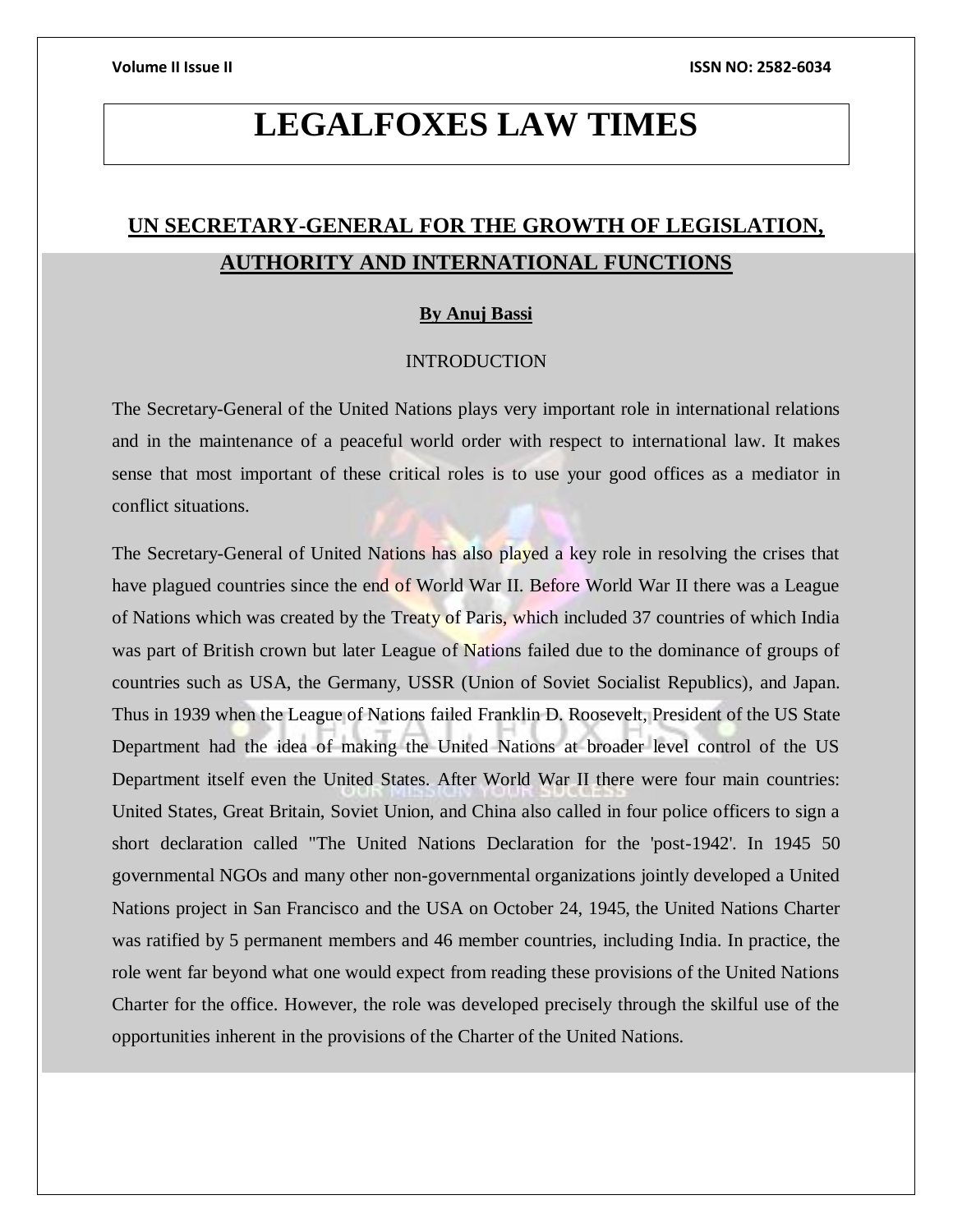The Secretary-General of the United Nations, using his good offices, takes action from the public and private sectors in the spirit of his independence, impartiality, and honesty to prevent the emergence, escalation, or spread of international disputes around the world. Australian international politician Gareth Evans, in his book on United Nations peacekeeping efforts, noted that most efforts to ensure diplomacy through office of the Secretary-General have been ad hoc. In emergency response to a crisis Staff selection showed that staff was very limited and people often did not have the resources to support them. They had to rely mainly on their own prestige and the weight of public opinion in order to succeed in their missions.

Meanwhile, since the outbreak of World War II, the UN Secretary has played a vital role in maintaining order and peace in world. The Secretary and Secretariat without any doubt are an integral part of the UN, unlike serious organs of UN which are essentially political and represent the interests of various governments and are intended to be a forum. Wherever people can testify not in the interest of the government, but as an impartial spectator. The vital role played by the Secretary-General of the United Nations under Article Ninety-nine of the Charter of the United Nations enables him to draw the attention of the Council to matter that, which in his opinion could threaten the maintenance of international peace and security, and this right is in addition to his role as head of the United Nations administration under article seventy-nine. In fact, the Secretary-General has a considerable margin of appreciation and is highly dependent on the opinions and thoughts of the person in the office at any given time, in addition to the political scene.

# NATURE OF THE POWERS OF THE UN SECRETARY-GENERAL

To better understand what exactly is the authority, credibility and strong the influence of the Secretary-General of the United Nations, we must understand what the Charter of the United Nations is.

It is the legal source of the office's mandate and examines the role of the Secretary-General as an influential legal entity on the international scene in relation to the evolution of office concepts with successive or permanent Secretaries-General.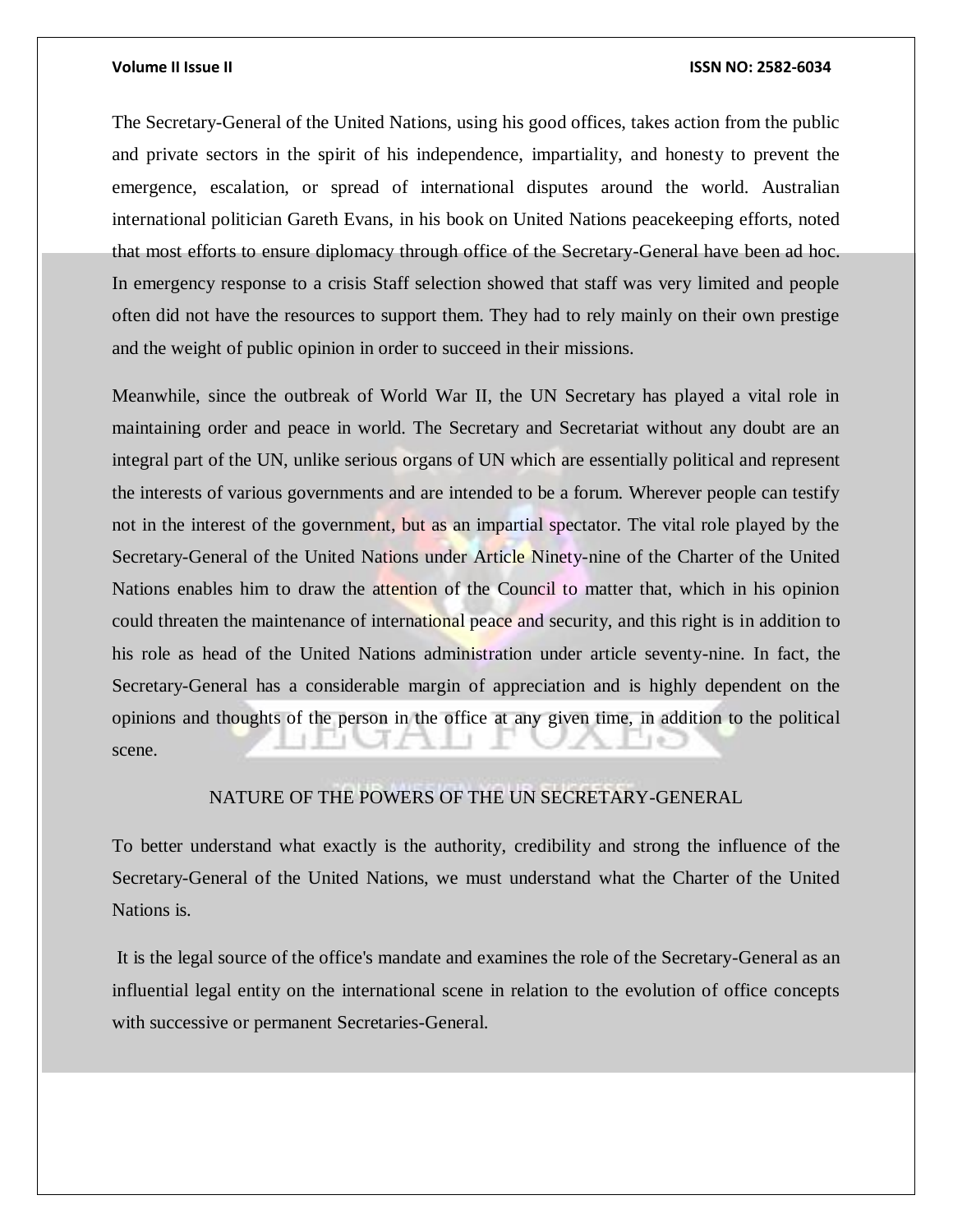The Charter also specifies that Secretary-General of UN, as the "Chief Administrative Officer" of the United Nations and shall act in that capacity and perform "all other functions entrusted to him" by the Council.

The Charter endorses power to the Secretary-General to "bring to the concentration of the Security Council on any matter that in his opinion may be a threat for the maintenance of international peace and security."

## SECRETARY-GENERAL AND SECRETARY

The final report of the Preparatory Commission, which worked to establish the United Nations after the adoption of its Charter in 1945, noted that the United Nation's Secretariat and Secretary-General as head of administration and are the key to your success to achieve the objective of the Charter.

While the importance of the Secretariat was noted, the report of the Preparatory Commission indicated that:

While the responsibility for formulating and adopting a coherent international policy rests with the bodies representing the member, the main tasks of preparing the ground for these decisions and their implementation, in cooperation with the members, will rest with the Secretariat. . The way in which the Secretariat carries out these tasks largely determines the degree to which the objectives of the Charter are achieved. While also pointing to the importance of the Secretary-General as Chief and Chief Administrative Officer of the Secretariat, the report highlights the following:

The United Nations cannot prosper, just as its goals cannot be achieved without the activity and support of the peoples of the world. The objectives of General Assembly, Security Council, and Economic and Social Council will be presented publicly by the President of these bodies. But the United Nations as a whole will be firstSecretary-General in the eyes of the world as well as in the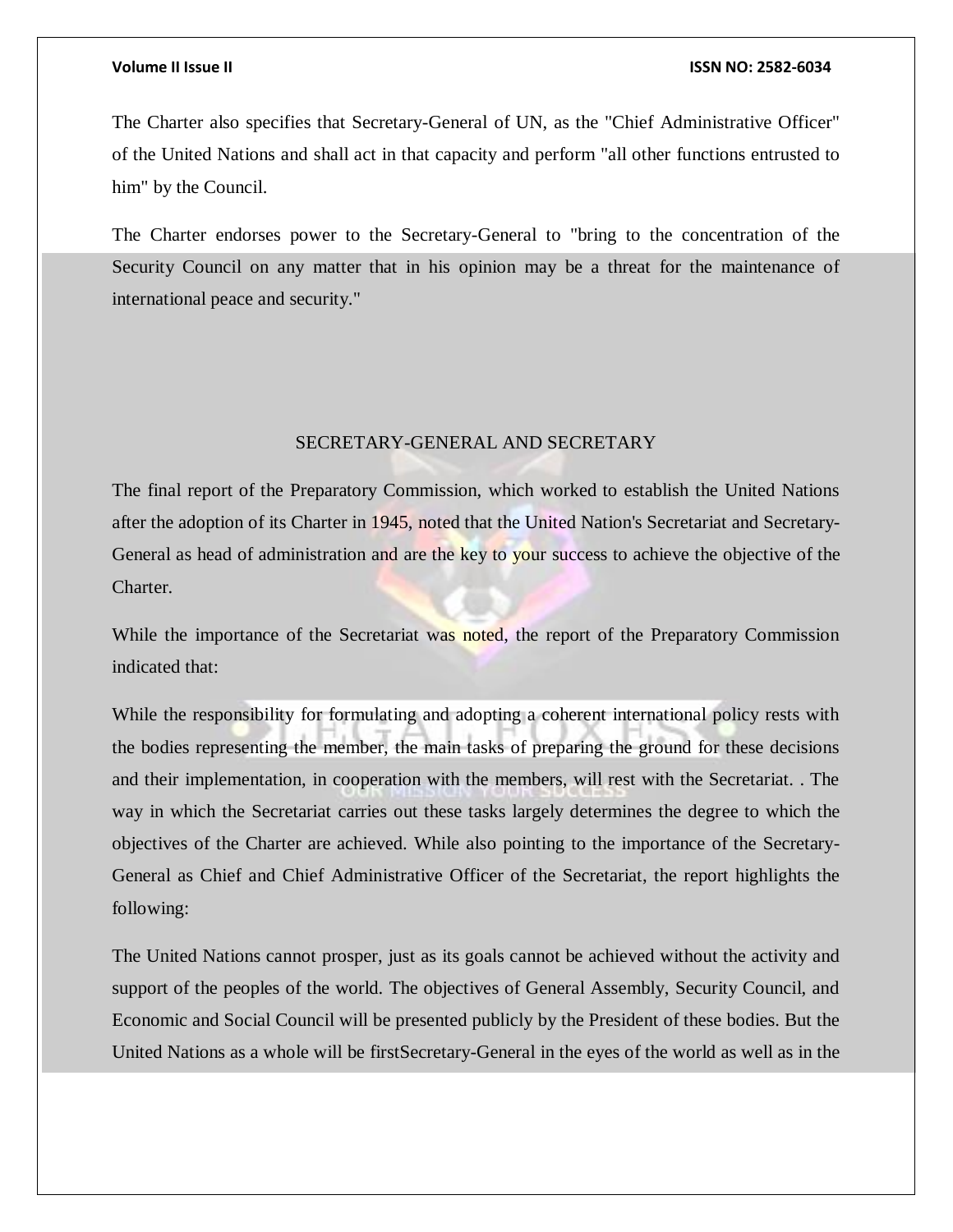eyes of its staff, it must embody the principles of the Charter of the United Nations, which the organization seeks to implement.

As the symbolic head of the United Nations, the Secretary-General also serves as a diplomat and lawyer, civil servant, and executive director. He is a symbol of the ideals of the United Nations and a spokesman for the interests of the peoples of the world, especially the poor and vulnerable around the world. As Administrative Director of the United Nations, the Secretary-General is responsible for a wide range of administrative, managerial, and critical tasks.

The most important function of the Secretary-General is the ability to use his good offices to mediate in conflict situations and to help resolve international disputes. Although the Security Council authorizes peacekeeping missions and the General Assembly approves the fund, it is the Secretary-General who often plays a major role in cooperation and mediation between the parties to a conflict. But the main tasks of the Secretary-General are participation in sessions of United Nations bodies; consult with world leaders, government agencies, and others, and visit the country to meet people keepingside by side problems and prepare reports on various conditions so as to publish a statement on work of UN which assesses its performance and sets priorities.

Secretariat on the other hand is composed of international staff recruited "from the widest possible geographic base" and performs various functions around the world. It is the Secretariat that also provides services to the other principal organs of the United Nations, which administer and direct the programs and policies they have developed. The functions performed by the Secretariat are as varied as the issues dealt with by the United Nations. These tasks range from managing peacekeeping operations to resolving international disputes between parties, from studying trends and economic and social issues to preparing and conducting research on human rights and sustainable development. As international civil servants, staff members, as well as the Secretary-General, they report to the United Nations only on their own activities and take an oath not to seek or receive instructions from any government or authority.

## UNITED NATIONS SECRETARY-GENERAL AS A LEGAL ACTOR

It seems that the Charter of the United Nations does not clearly explain the functions or powers of the Secretary-General of the Organization, so Article 7 of the Charter simply paves the way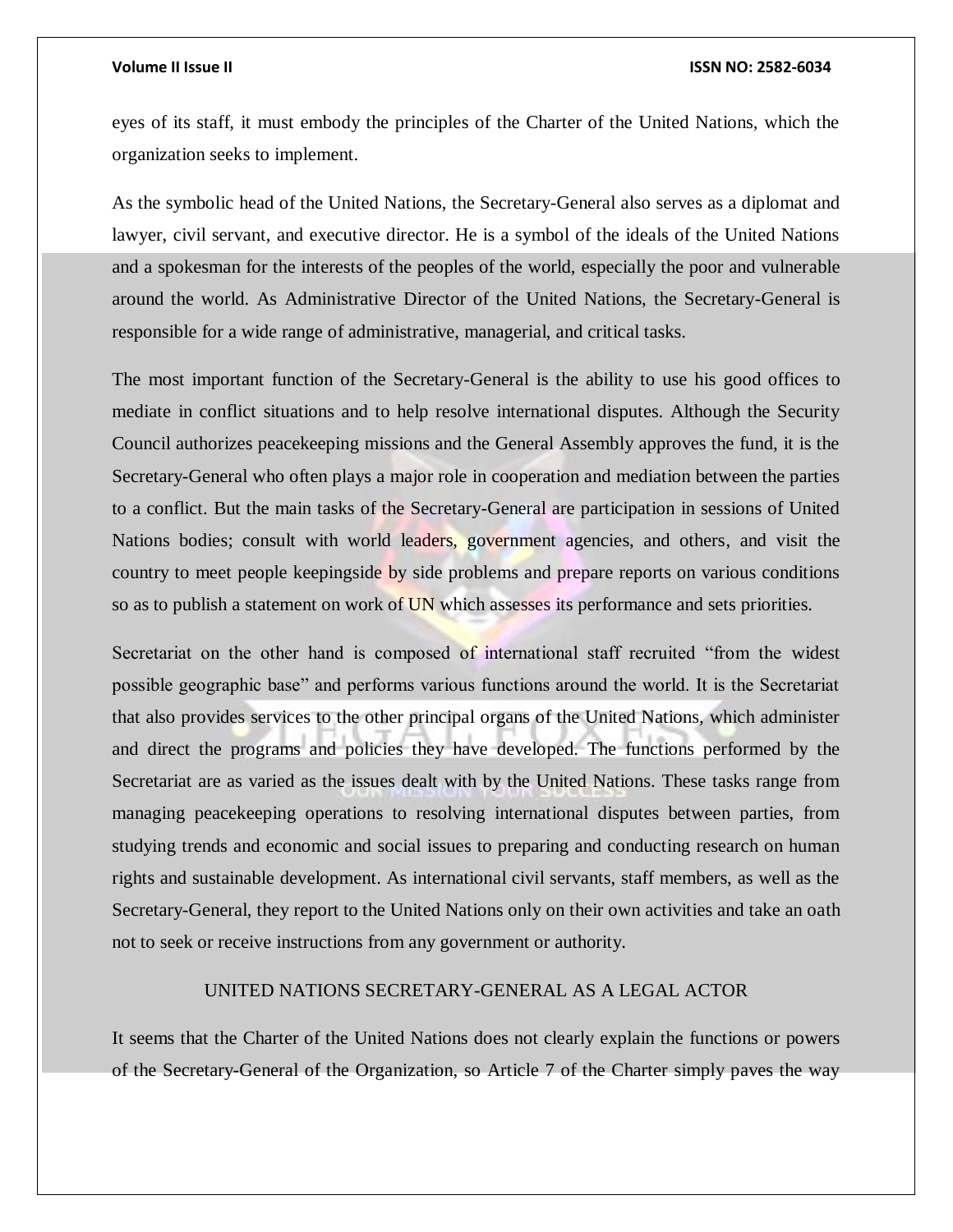for his superiority or excellence by listing the Secretariat where he presides as Executive Director of the 6 "Principal Organs" of the United Nations.

This is stated in article 7 of the UN letter,the main organs of the United Nations are the General Assembly, Economic-Social Council, the Security Council, the ICJ, the Trusteeship, and the Secretariat. And subsidiary bodies as they deem necessary may be created in accordance with this Charter.

Article 97 of Charter states that the Secretariat shall be composed of Secretary-General and such personnel as Organization may require. The Secretary-General will be appointed by the General Assembly on the recommendation of Security Council he will be the Executive Director of Organization or Executive Director of the United Nations. In other words, this means that he is not just the admin.

Article 98 of the Charter too provides that Secretary-General shall proceed in that competence in all of the meetings of the Assembly, Security Council, Economic and Social Council, and Trusteeship Council shall hold such other meetings. Meetings functions for the purpose of these bodies. The Secretary-General prepares an annual report to the General Assembly on the work of the Organization. In other words, the Secretary-General can be appointed along with "other functions" by the principal intergovernmental bodies, other deliberative or serious organs of the United Nations.

Article 99 of Charter provides the opportunity to Secretary-General to bring to the attention that "any matter which in his belief, may threaten the maintenance of international peace and security, and shall be considered from him.

- 1. Article 100 of Charter also guarantees your independence protecting you from any influence outside the United Nations itself. Thus the legal authority of the Secretary-General is based on Articles 7, 97, and 98-101 of Charter, "while on duty".
- 2. The Secretary-General stressed that there are 3 important principles in particularmaintenance of peace. In UN it is the permission of the parties, impartiality, and non-use of force. While these three elements may characterize traditional peacekeeping and observation missions although they were developed in the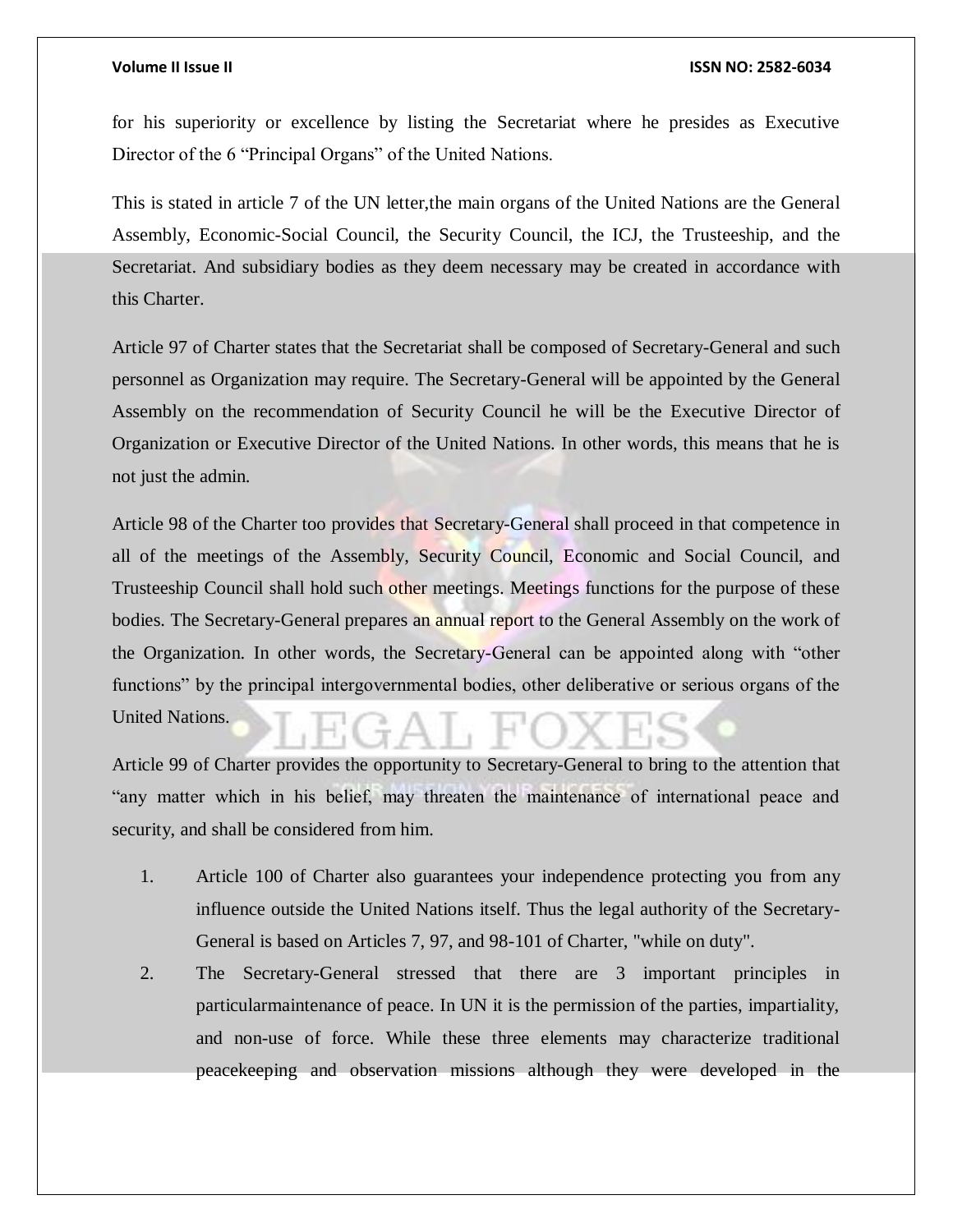1990sthey do not necessarily apply to new form of peace-keeping governed by United Nations.

The main objective of article 100 is to guarantee the independence of the Secretary-General. But before testing the section 100 provision, it is important to note that empowerment offers the cumulative impact of section 99 on a "broader view" of the roles, in addition to the protective provision of Article 100 the independence of the SecretaryGeneral and his staff can reflect a fundamental change in the objectives of an international organization. While the League of Nations was conceived primarily as an organization that would help to protect the balance of power surrounded by great powers, the UN concept on the other side was based on the idea of collective security - the dual use of force in the common interest of the participants.

Now it is important to understand the concept of collective security. Undoubtedly the United Nations needs truly liberated Secretariat. This is in a sense, that what the provision of Article 100, paragraphs 1 and 2, seeks to achieve when it establishes that:

In the routine of their duties Secretary-General with his staff does not receive directions from any management or from everyone external to the society. They must refrain from any action that may affect their position as international public officials who depend solely on the Organization.

Each constituent of United Nation undertakes to value whole international character of the functions of the Secretary-General and the team not to manipulate them in the routine of their duties.

Boutros Boutros-Ghali was an Egyptian politician and diplomat who served as the sixth Secretary-General of the United Nations from January 1992 to December 1996, in another presentation he also highlighted the importance of Article 100 of Charter described the role of the Secretary-General in the following words:

If in the first place, one word must characterize the role of the Secretary-General, it is independence. The holder of this position should never be seen as acting out of fear of a State or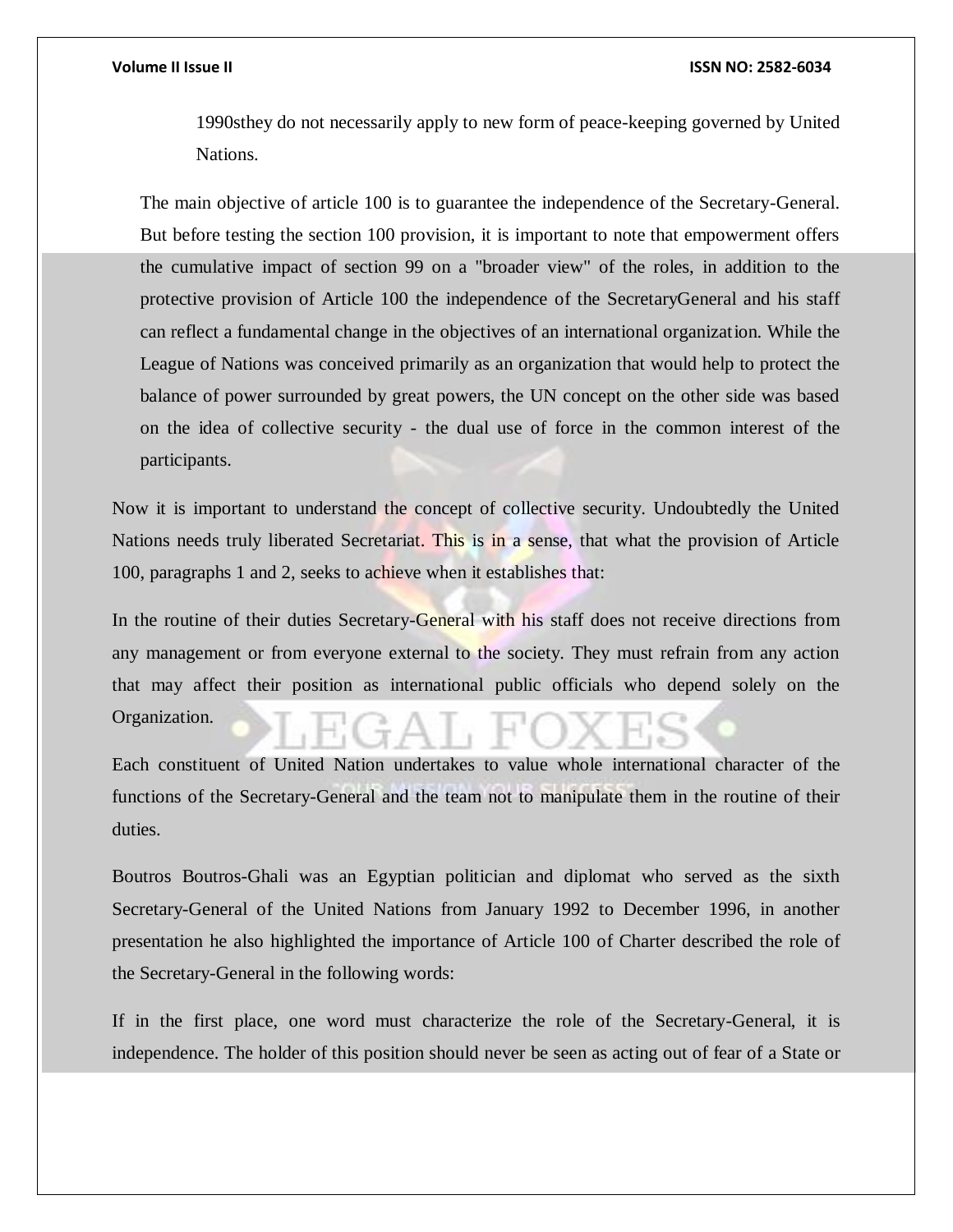a group of States. Article 100 [No United Nations personnel shall receive instructions from any government] is Psalm 100 addressed to the Secretary-General.

As a legal entity, the Secretary-General also plays an important role in understanding the Charter the United Nation's laws.

# THE SECRETARY-GENERAL AS A POLITICAL AND MORAL ACTOR

The functions of the Secretary-General have varied according to who occupies this prestigious position, as well as the times and global circumstances that have developed during his tenure in the Secretariat.

The political influence exercised by the Secretary-General both in the interpretation environment and outside it depends, to a large extent not on a material force of the Charter, but on the power that can be controlled through the instrument of persuasion and opinion of his personality.

In fact, the UN Secretary-General has the ability to dominate world affairs. It depends on how international groups perceive their moral authority and goals of the United Nations on international stage, such as maintenance of peace and security, promotion of human interests and rights under international governance.

International law describes responsibility of states in their behaviour towards others in their actions towards people within state borders. His field of activity covers a wide range of issues of international importance, such as human rights, disarmament, refugees, migration, citizenship issues, international crime, as well as the treatment of prisoners, the use of force, as well as hostilities and the like, It regulates global common goods such as environmental protection and sustainable development, international waters, outer space, communications, and trade.

The Secretary-General's ability to persuade and thus influence world affairs is no less dependent on the formal command of the office and, in part, on the balanced acceptability of the situations he faces. Consequently, his political and moral authority is not limited to his legal function. The political role of the Secretary-General has always been and remains, regardless of whether the Secretary-General is "more an assistant to the intergovernmental system or part of a broader process of global governance that goes beyond government structures.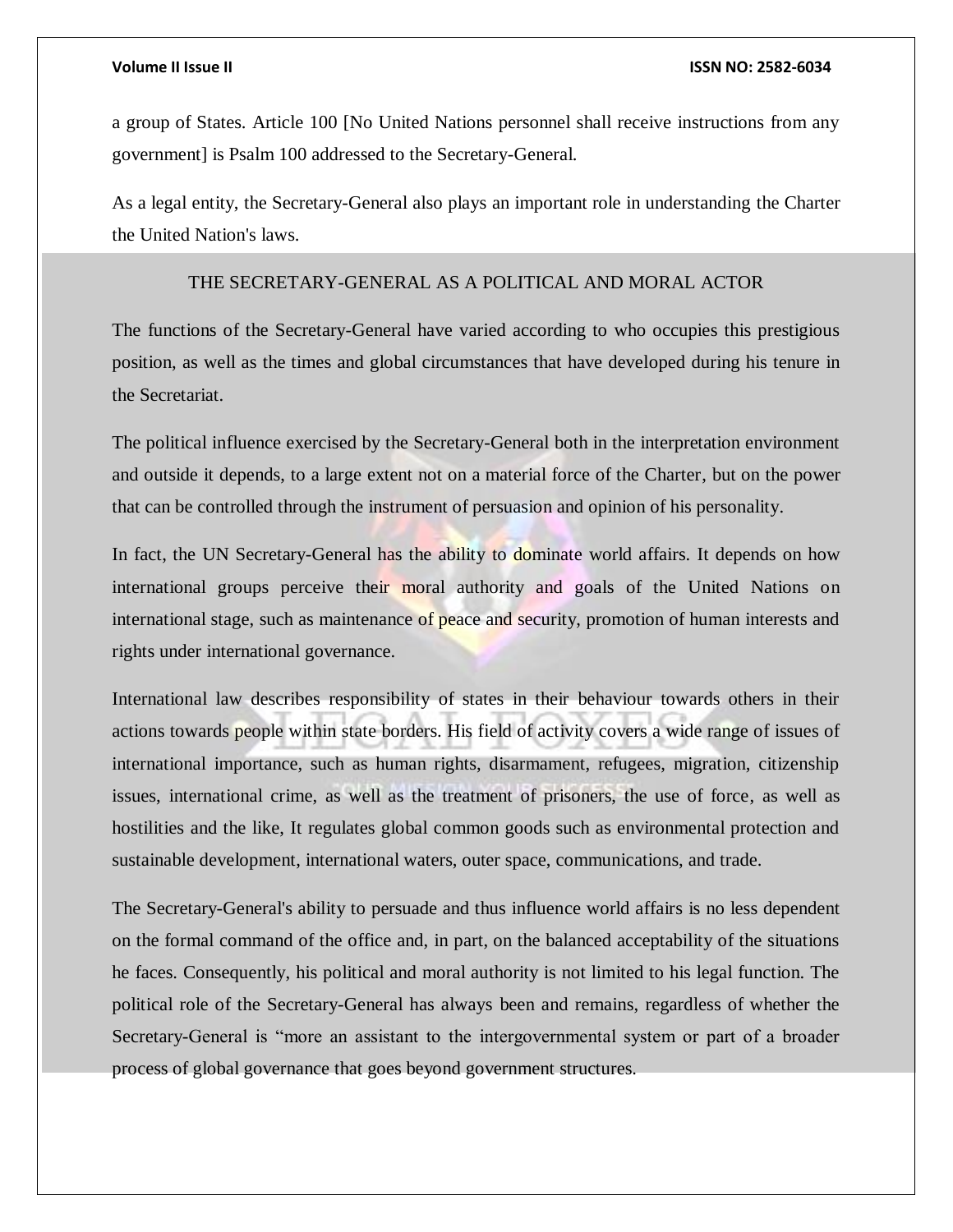But given the nature of the burden on the Secretary-General, it is imperative that he be a both a politician, a diplomat and an international public official whom he will certainly attract as in general state descriptions, former secretaries-general, critical inquiries, and each other's ordeals.

# FUNCTIONS AND POWERS OF THE SECRETARY-GENERAL OF THE UNITED NATIONS

In the Charter of the United Nations, the Secretary-General is described as the "head of administration" of the entire organization which will act in his capacity and carry out "unusual function assign to him" via Security convention.

Punish the Secretary for "bringing to the concentration of the Defence convention on any matter he considers may be threat for the maintenance of international peace and security" and these guidelines defines mandate of office and givea it a significant degree of action.

The Secretary-General will fail if he does not carefully consider the concerns of his member States as, he must also uphold the values and moral superiority of the UN, even though it may at times challenge the very same member states that are causing the initial tensions with the General through day-to-day work, which includes contribution in sessions of UN's consultation with leaders, officials, and travels the world with the intention of keeping you connected with people of the Organization states and informing you of the enormous agreements on matter of worldwide importance. Annually the Secretary publishes a description on performance of UN which assesses its performance clarifies prospect priorities. Secretary is a part of CEB which brings together the management heads of all United Nations funds, programs, and specialized agencies twice a year seek greater brotherhood and partnership on all-important governance issuein front of the UNsystem.

The most important functions performed by General isto use his offices, measures taken openly and privately, using his character, his independence, and his integrity to avoid the proliferation of international disputes. Each general defines his dutyintheirspecific mandate.

# FUNCTIONS OF SECRETARY-GENERAL

• Report to UN Security Council, any matter thatis in the opinion of the General, may threaten international peace and security.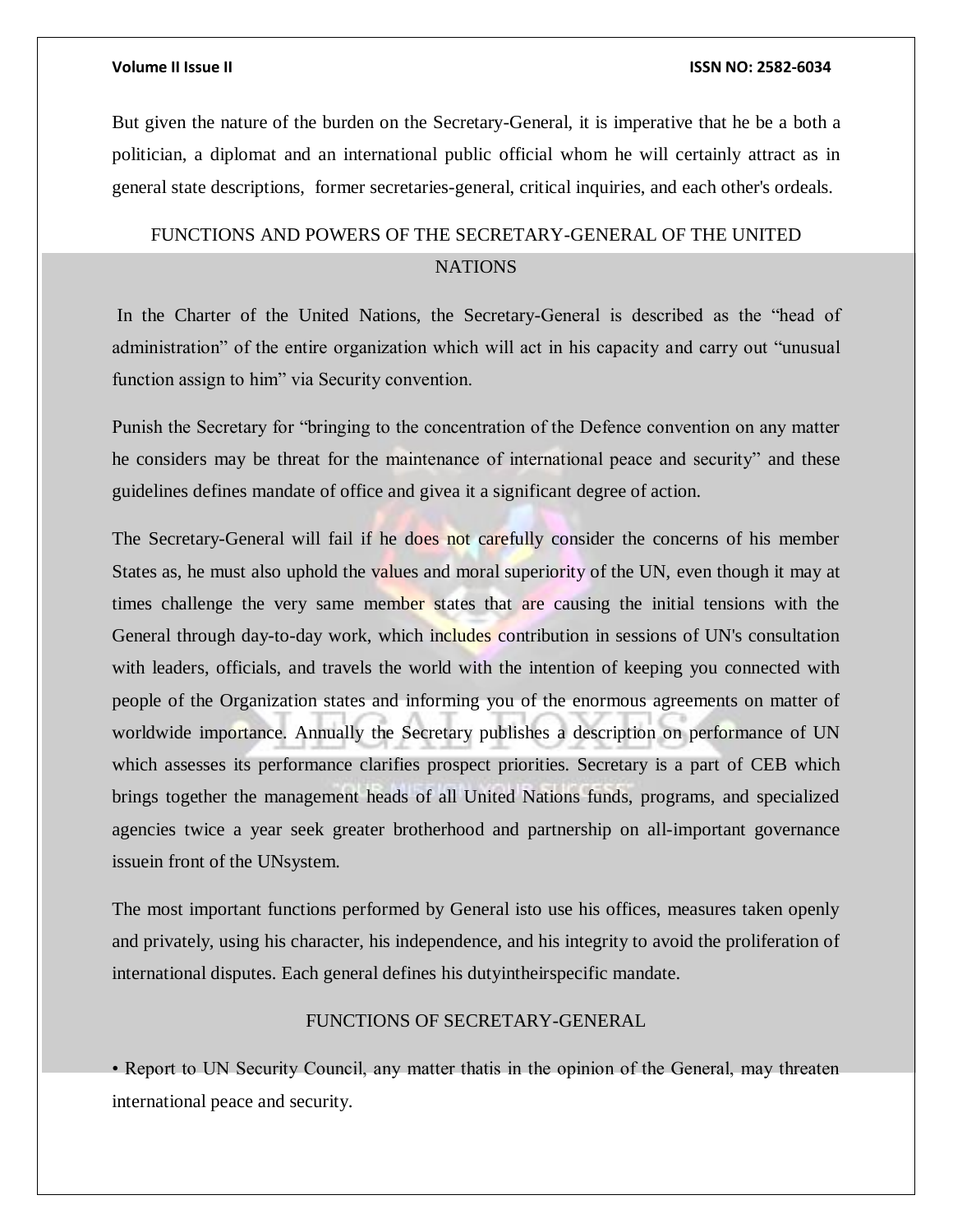- Submit issues for discussion by the General Assembly or to any one of main UN bodies.
- Act as an "arbiter" in conflicts arising between member countries.

• The Secretary-General and Security Council are concerned with international law, such as peacekeeping missions, sanctions and resolutions adopted in the Charter. In accordance with "Article 13 (b) of the Rome Statute", the Security Council may refer certain situations to the Prosecutor of ICC if they appear to be international crimes such as genocide, against humanity, war crimes, and the crime of aggression.

## WHAT WAS THE SECRETARY-GENERAL CALLED?

AntónioGuterres, Secretary-General of the United Nations. He is the ninth general secretary; His term of office began on January 1, 2017. The current term of office of the Secretary-General is five years, with the possibility of re-election for a second five-year term. In accordance with Article 97 of Charter, the appointment is made by General Assembly under the direction of the Security Council. Thus choice of the Secretary-General is vetoed by any of the five permanent members of the Board of Directors.

The predecessors of the Secretary-General were:

- "Ban Ki-moon (Republic of Korea) 2007 to 2016.
- Kofi A. Annan (Ghana) 1997 to 2006. **OUR SUCCESS**
- Boutros Boutros-Ghali (Egypt) 1992 to 1996.
- Javier Pérez de Cuéllar (Peru)1982 to 1991.
- Kurt Waldheim (Austria) 1972 to 1981.
- U Thant (Burma then Myanmar)1961to 1971.
- Dag Hammarskjöld (Sweden 1953 to 1961
- Trygve Lie (Norway) 1946 to 1952."

While there is officially no limit to figure of five-year of the Secretary, none of them have served even additional than two terms.

# PRODUCTION